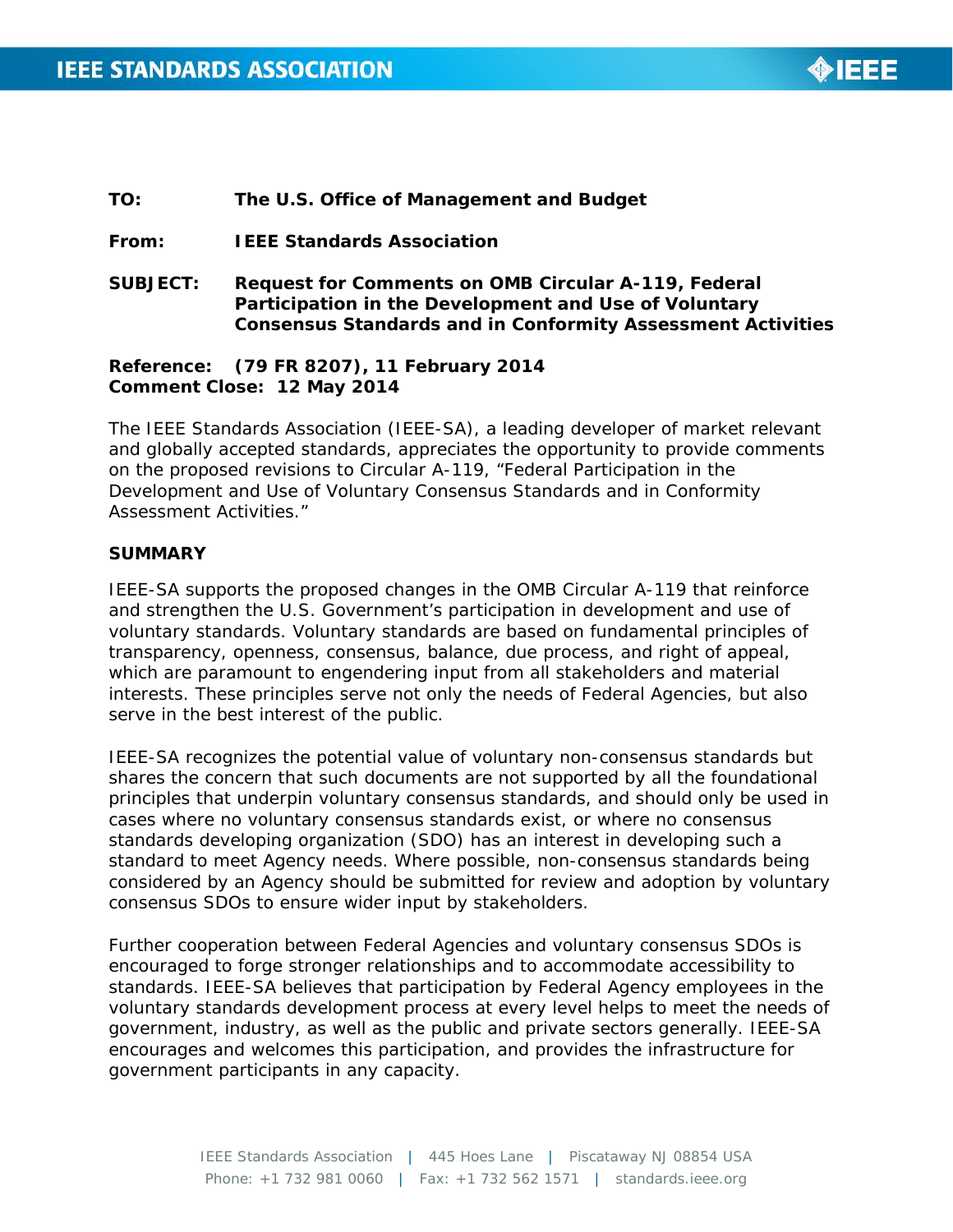IEEE-SA appreciates the opportunity to participate in the review of the proposed revisions to OMB A-119, and looks forward to further dialogue, as necessary, to achieve an enhanced OMB A-119 that meets the needs of all affected parties. IEEE-SA again commends OMB for its efforts in revising the A-119 Circular.

# **IEEE-SA's Role as a Developer of Global Standards**

IEEE is a global organization with over 430,000 members in more than 160 countries. IEEE-SA is the entity within the IEEE that creates globally deployed standards developed by members and participants from around the world. IEEE-SA supports the concept that Federal Agencies should take globally relevant standards into consideration when identifying appropriate standards.

The global nature of IEEE-SA facilitates economic growth, technological innovation, and international trade through the timely delivery of market-relevant standards that are welcome and accepted around the world. The large participation in IEEE-SA standards development work and the average low cost of IEEE standards enables wide adoption by users.

IEEE standards are developed through one of two distinct processes involving experts from around the world. The first consists of individual experts, and the second of entities – large and small – in standards development activities. In both instances, the five key values of consensus, due process, openness, right of appeal, and balance underpin the activities. All participants are equally recognized and have an equal basis in the standards development processes.

IEEE-SA operates in active agreement with the World Trade Organization (WTO) principle that standards should not create unnecessary obstacles to trade, and whenever appropriate, should specify requirements in terms of performance rather than design or descriptive characteristics. IEEE-SA adheres to the six principles of the Technical Barriers to Trade (TBT) Committee's Decision on International Standards: Transparency, Openness, Impartiality and Consensus, Effectiveness and Relevance, Coherence, and Development Dimension.

<https://standards.ieee.org/develop/intl/ieeewto.pdf>

Additionally, under the principles of OpenStand, the IEEE and other SDOs have joined to actively promote those same principles as Due Process, Broad Consensus, Transparency, Balance and Openness.

<http://open-stand.org/>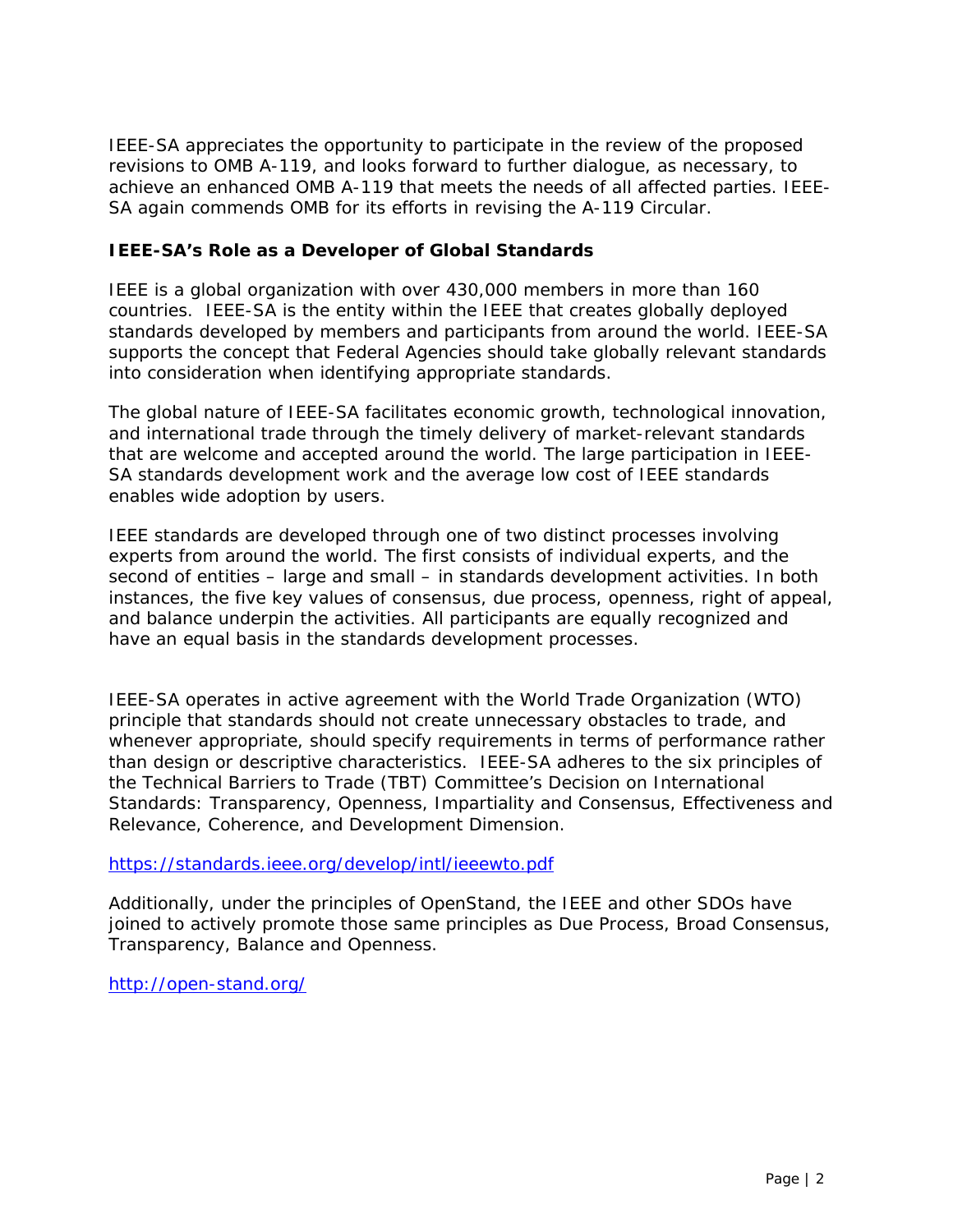# **SPECIFIC COMMENTS**

Following are IEEE comments, referencing specific sections of the proposed revisions to OMB A-119.

#### **DEFINITIONS**

IEEE-SA agrees with the definitions set forth in Sections 3 and 4 of the Circular, except for the following:

## **3. What is a Standard?**

# **f. (ii) Balance of representation**

The term "Balance of representation" does not effectively communicate the principle of balance, which is directed at the balance of materially interested parties, both in the types of materially interested parties, and in the balance of representation among the materially interested parties. IEEE strongly recommends that this term be changed to "Balance of materially interested parties" and changing "representation" to "materially interested parties" in the definition and in Sections 6e(iii)(3), 6f(i), and 7.

# **6. What is the Policy for Federal use of Standards?**

## **a. When must my agency use voluntary consensus standards?**

IEEE-SA strongly commends Federal Agencies in supporting adoption of technical standards that are developed (or adopted) by voluntary consensus SDOs. IEEE-SA believes, without question, that voluntary consensus standards remain the best choice for Federal Agencies, due to the foundational nature of the underlying processes used; i.e., transparency, balance, openness, due process, right of appeal, and consensus. Voluntary consensus standards developers provide the infrastructure necessary to support these principles, without impediment to participation.

It should be noted that the use of the term "voluntary non-consensus standards" is ambiguous. The term is used to describe specifications developed by organizations other than voluntary consensus standards bodies, i.e., by organizations that do not follow the procedures as defined in Section 3(f). However, the term is misleading because it references a lack of consensus, when in fact differentiation may be with restricted participation or openness. The OMB may want to consider another term that would minimize confusion in identifying immediately the difference between standards developed under procedures as defined in Section 3(f) and those specifications that are not.

IEEE-SA supports the use by Federal Agencies of voluntary consensus standards over voluntary non-consensus standards. Further, comments made by other stakeholders as summarized in the proposed OMB A-119, Background and Discussion of Public Comments (page 4) would imply that only non-consensus bodies develop standards in emerging technology areas, which is far from the truth, either in fact or perception. Traditional voluntary consensus SDOs certainly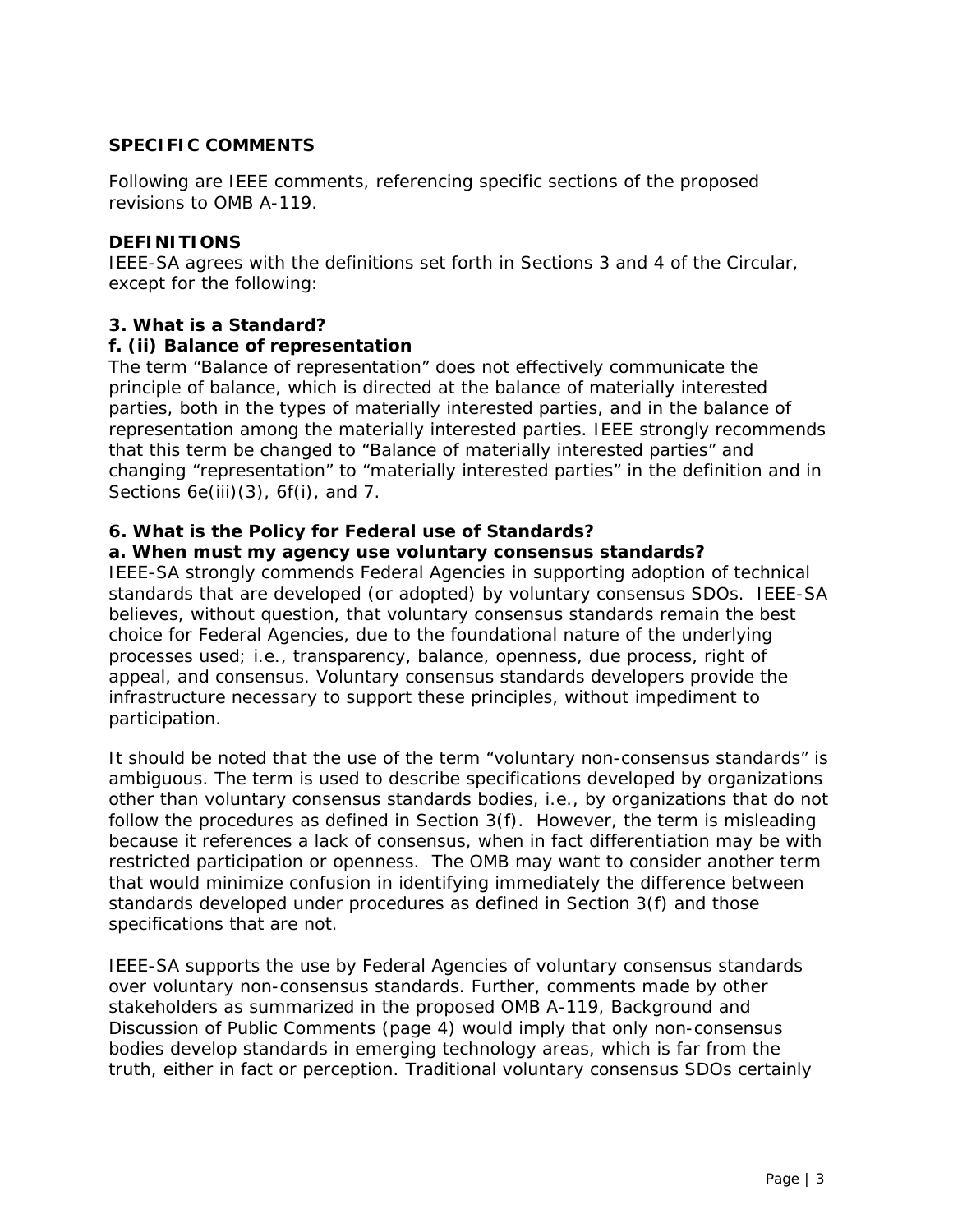do develop and publish standards in high-technology and emerging technology areas on a regular basis.

Section 12(d) of the National Technology Transfer and Advancement Act (NTTAA) requires that the Agency submit a report to the OMB, through NIST, describing the reason(s) for considering either a government-unique standard or voluntary nonconsensus standard. It appears that the Agency rationale is only sent to the OMB. It would seem prudent to also provide notice via the Federal Register. This would provide public visibility to the available options, as well as publicly provide the rationale for not utilizing a voluntary consensus standard. The opportunity may arise where members of the public may be able to recommend existing voluntary consensus standards of which the Agency may not be aware. In the instance where a voluntary non-consensus standard is used, there is no reason why the document developed in a non-consensus process cannot then be submitted to a voluntary consensus SDO for adoption, allowing for transparency, openness, public review, etc.

IEEE-SA strongly supports the principles set forth in Executive Order 13563 ("Improving Regulation and Regulatory Review") regarding the role of the public and/or all materially interested parties as part of the standards development consensus process. Voluntary consensus standards support this concept; voluntary non-consensus standards do not. It is critical that standards development processes allow for all views to be considered and addressed, which is not always facilitated in a non-consensus process, so that agreement can be found across a broad and diverse range of interests and stakeholders. In some additional cases throughout the Circular, when addressing improving upon the level of transparency and breadth of stakeholder participation and enhanced accessibility to standards, it should be noted that these areas are supported mostly by voluntary consensus standards development processes, as distinct from non-consensus activities.

# **c. How does this policy affect my agency's regulatory authority and responsibilities?**

For added clarity, users should be aware that any modifications made by the Agency are not part of the standard, and were not part of the open consensus process. IEEE-SA proposes to add to Section 6c of the proposed revision, the following: "*Such modifications or supplements must be clearly identified as not part of the voluntary consensus standard, having not been subject to the standardization development process and review policies of the voluntary consensus standards development organization*."

# **e. When deciding to use a standard, what are some of the things my agency should consider?**

IEEE-SA proposes a revision of the draft Section 6e to delete the word "full" from "When considering using a voluntary standard, an Agency should, to the extent permitted by law, take *full* account of the effect of using the standard on the economy," The word "full" expands in an unlimited manner the requirement, is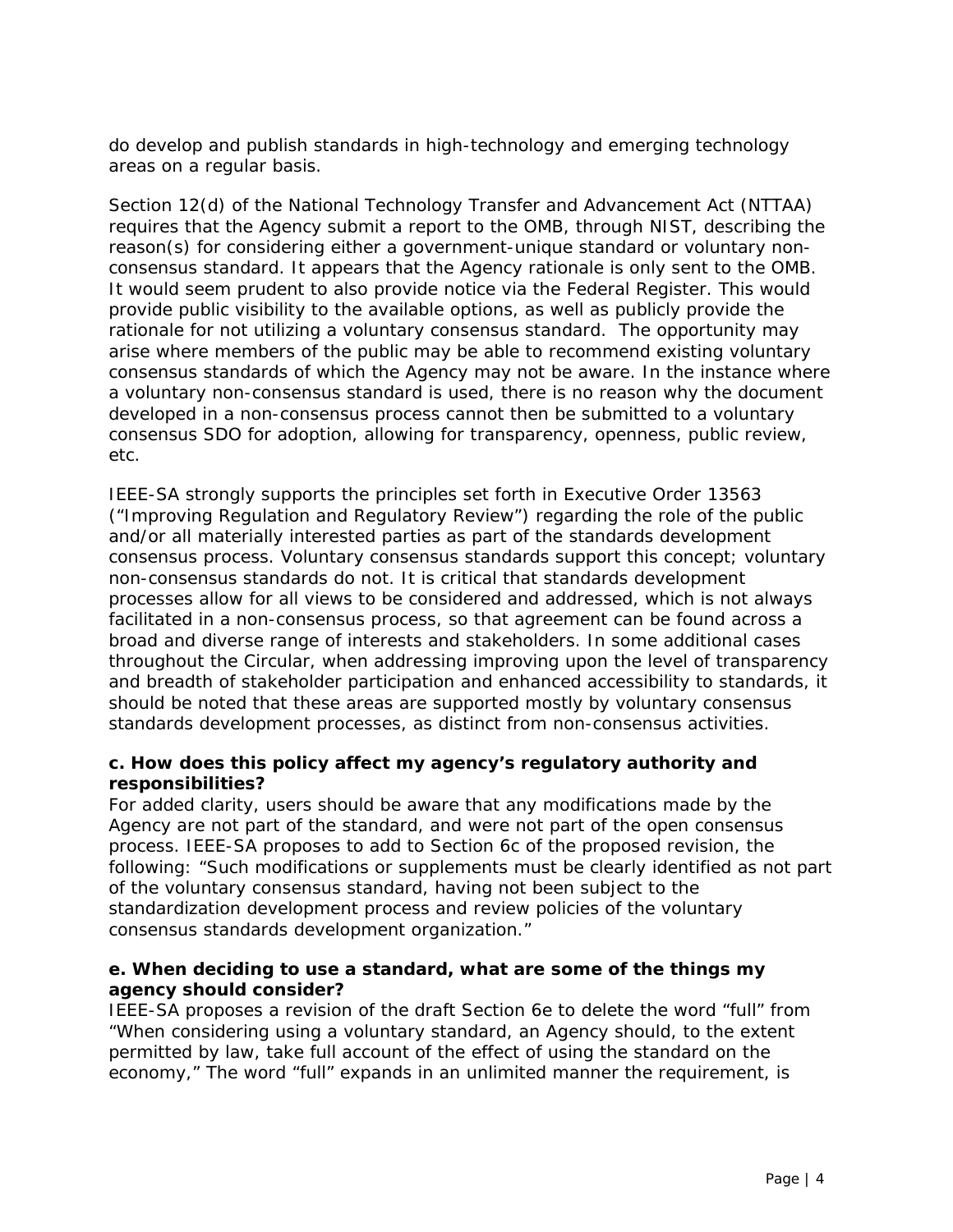undefined, and would be prohibitively costly if the Agency were required to take "full" account of the effect of using the standard on the economy.

## **f. Does this policy establish a preference between voluntary consensus standards and other types of standards?**

As mentioned previously, IEEE-SA agrees with the preference for use of voluntary consensus standards by Agencies set forth in the Circular. IEEE-SA recommends that, if there are no voluntary consensus standards that are practical for use, documents developed in a non-consensus process can be submitted to a voluntary consensus SDO for adoption, allowing for transparency, openness, public review, etc.

# **j. What should my agency consider with regard to intellectual property and the development of standards?**

IEEE-SA does not *require* licensing commitments, but its Letter of Assurance Form *seeks* licensing assurance on reasonable and non-discriminatory terms. As such, IEEE-SA requests the addition of language in the first sentence: "Many standards developing bodies have policies which either require or request that participating IPR holders commit to license any patented technology incorporated into..."

IEEE-SA policies regarding potentially essential patents in its standards are easily accessible from its website (see <http://standards.ieee.org/about/sasb/patcom/materials.html> and http://standards.ieee.org/develop/policies/bylaws/sect6-7.html).

## **n. How should my agency alert the public of its potential participation in standards development activities that could be used as a basis for rulemaking or other mission-related activities?**

IEEE-SA indicates support for Agency notification to the public when participating in the standards development process with the objective of addressing issues of national priority or to support significant regulatory action or international regulatory cooperation. If use of a Federal Register Notice to identify information about standards-related activities is considered, IEEE-SA suggests a more frequent schedule for making this information available; i.e., quarterly or bi-monthly.

# **p. How should my agency determine whether a voluntary standard is "reasonably available" in a regulatory or non-regulatory context?**

IEEE-SA understands that ACUS Recommendation 2011-5, *Incorporation by Reference*, 77 Fed. Reg. 2257 (January 17, 2012) is being considered for adoption into OMB A-119, and that the Recommendation addresses several matters regarding the policy question of reasonable availability. One such recommendation is whether standards developers can provide "a non-copyrighted, non-technical summary that adequately explains the content of the standard in a way that is understandable to a member of the public that lacks relevant technical expertise." The IEEE-SA requests that reference to a non-technical summary provided by SDOs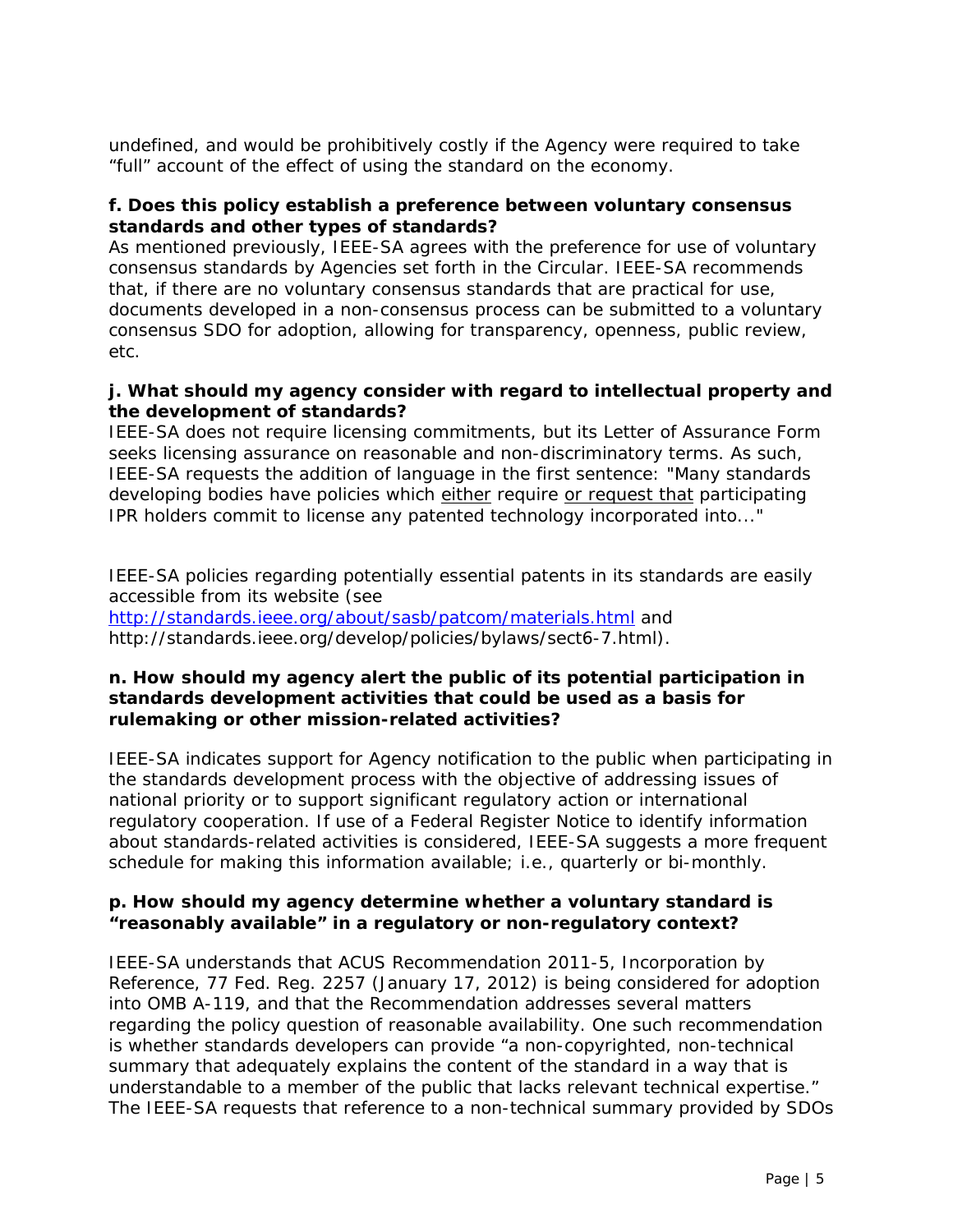be removed from the Circular at this time, pending further exploration of this concept. This idea is not without merit; however, it appears to not be fully studied, developed, or considered thoroughly; e.g., feasibility, determining parameters for specific requirements, implementation, economic impact, the challenge of providing a non-technical summary for very large and complex technical standards, consideration of associated costs with summary development, maintenance, etc. It is premature to include this requirement in the Circular; the concept needs more time to be explored, and should perhaps become a stand-alone topic for soliciting comment. Without further review and public comment, it is not reasonable to include this feature in the Circular at this time. IEEE-SA recommends removal of Clause 6.p.iv and all related paragraphs.

IEEE-SA does strongly support the concept that

"If an agency incorporates by reference material that is copyrighted or otherwise subject to legal protection and not freely available, the agency should work with the relevant standards developer to promote the availability of the materials, such as through the use of technological solutions, low-cost publication, or other appropriate means, while respecting the copyright owner's interest in protecting its intellectual property. [OMB A-119 Draft, page 35]

IEEE-SA fully supports the observation and protection of the rights of a copyright holder in all cases as indicated in the excerpt above and in Section 6l of the Circular. The IEEE-SA has explored various options for improving availability of standards, including IEEE, government, and private sector sponsored access to standards at no- or low-cost through its IEEE Get Programs. As one example, a partnership between IEEE-SA and the Department of Homeland Security Domestic Nuclear Detection Office has been in effect since 2004, resulting in Get IEEE/ANSI N42 Standards for Radiation Detection Standards. This program has enabled unlimited public access to eleven N42 radiation detection standards. IEEE-SA will continue to work toward advancing all efforts to improve availability and appreciates the efforts of agencies to respect copyright ownership of its intellectual property. In all cases, the Federal Government should take under consideration the business models of the various SDOs.

# **What is the Policy for Federal Participation in Voluntary Standards Bodies? a. Must agency participants be authorized?**

IEEE-SA supports the role of federal employees participating in outside organizations, including both technical committees and boards of SDOs. Over the years, IEEE-SA has had a number of federal employees participate as IEEE-SA Standards Board or Board of Governors members, or hold leadership positions on IEEE Committees or Working Groups, either as full members or in a liaison capacity. IEEE-SA also supports the role of federal employees as voting members during the consensus ballot process in all of its standards activities.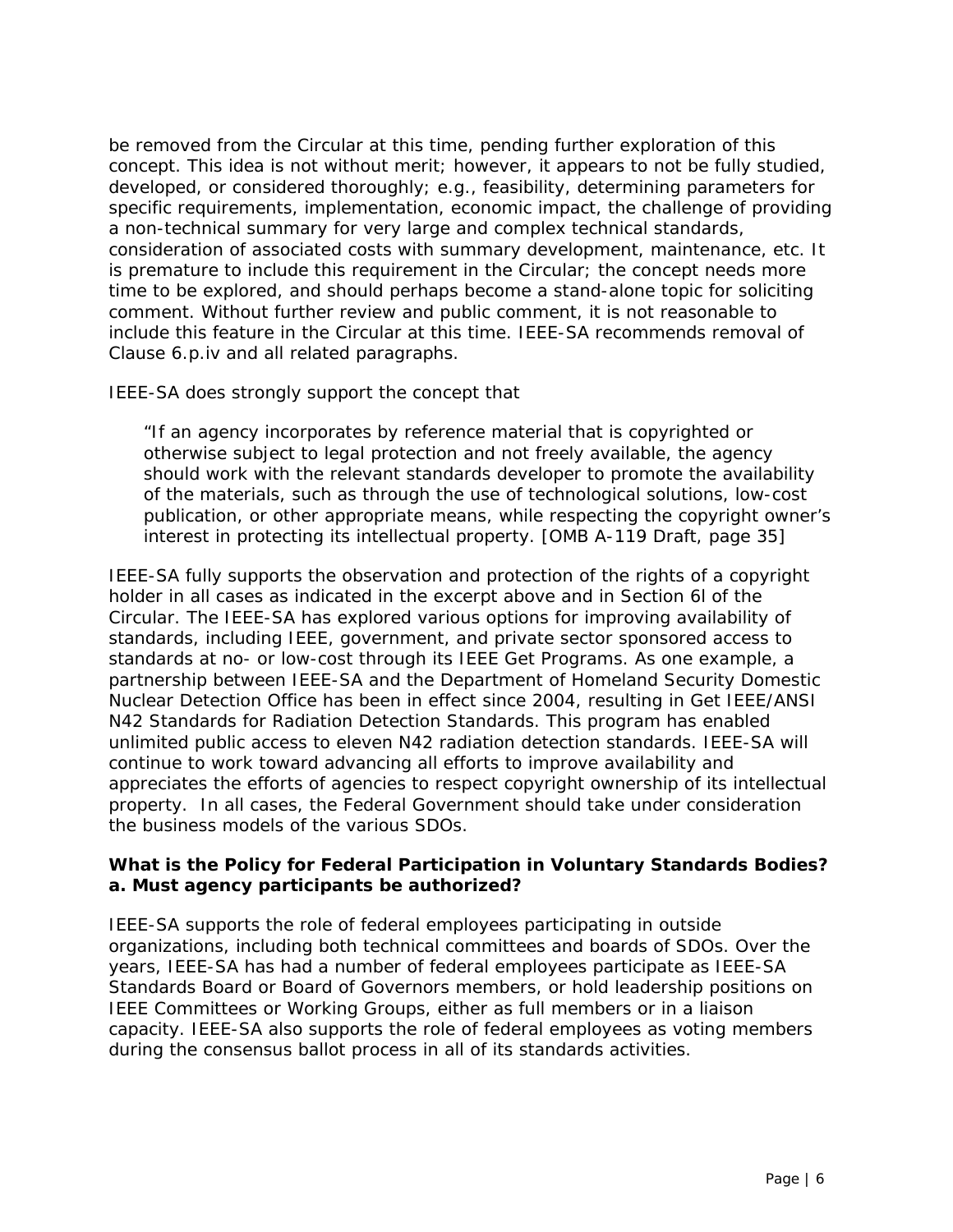While representatives of agencies have participated over the years in the development of IEEE standards, the representation has been variable from agency to agency; with some representatives taking leadership roles and others participating in the development of the standards but abstaining on key ballots because of agency policy. A consistent policy should be provided to Agencies for participation in standards development, especially those related to public health. IEEE has always encouraged governmental participation in its committee activities.<sup>[1](#page-0-0)</sup>

IEEE-SA is concerned about the potential negative impact on government participation if the revision does not clearly delineate acceptable participation by Agencies, e.g., by reinstating the 1998 Policy Section 7c (What forms of support may my agency provide?).The Agency support measures (1-5) provide guidance and justification for government agency participation in voluntary consensus SDO activities and should be included in the revision:

The form of agency support may include the following:

- (1) Direct financial support; e.g., grants, memberships, and contracts.
- (2)Administrative support; e.g., travel costs, hosting of meetings, and secretarial functions.
- (3)Technical support; e.g., cooperative testing for standards evaluation and participation of agency personnel in the activities of voluntary consensus standards bodies.
- (4)Joint planning with voluntary consensus standards bodies to promote the identification and development of needed standards.
- (5) Participation of agency personnel.

Participation of government staff in the development of international standards is also important. When such voluntary international consensus standards are published, Agencies should be in a position to adopt these standards. For example, although the 1991 ANSI/IEEE standard for safety levels with respect to human exposure to electromagnetic fields (IEEE C95.1-1991 [2]) was replaced in 2006 with its revision (IEEE C95.1-2005 [3], [4]), the FCC exposure limits are still based on IEEE C95.1-1991. It is important that Agencies keep abreast of updates to the voluntary consensus standards.

# **8. What is the Policy on Conformity Assessment?**

j

IEEE-SA broadly supports the addition of policy language on Conformity Assessment into the Circular. IEEE agrees that "agencies should recognize the possible contribution of private sector conformity assessment activities. When

 $1$  It should be noted that the DOD and Components (Army, Navy, and Air Force), DOE, FCC, FDA, NIST, and NRC have been consistent participants in IEEE standards development.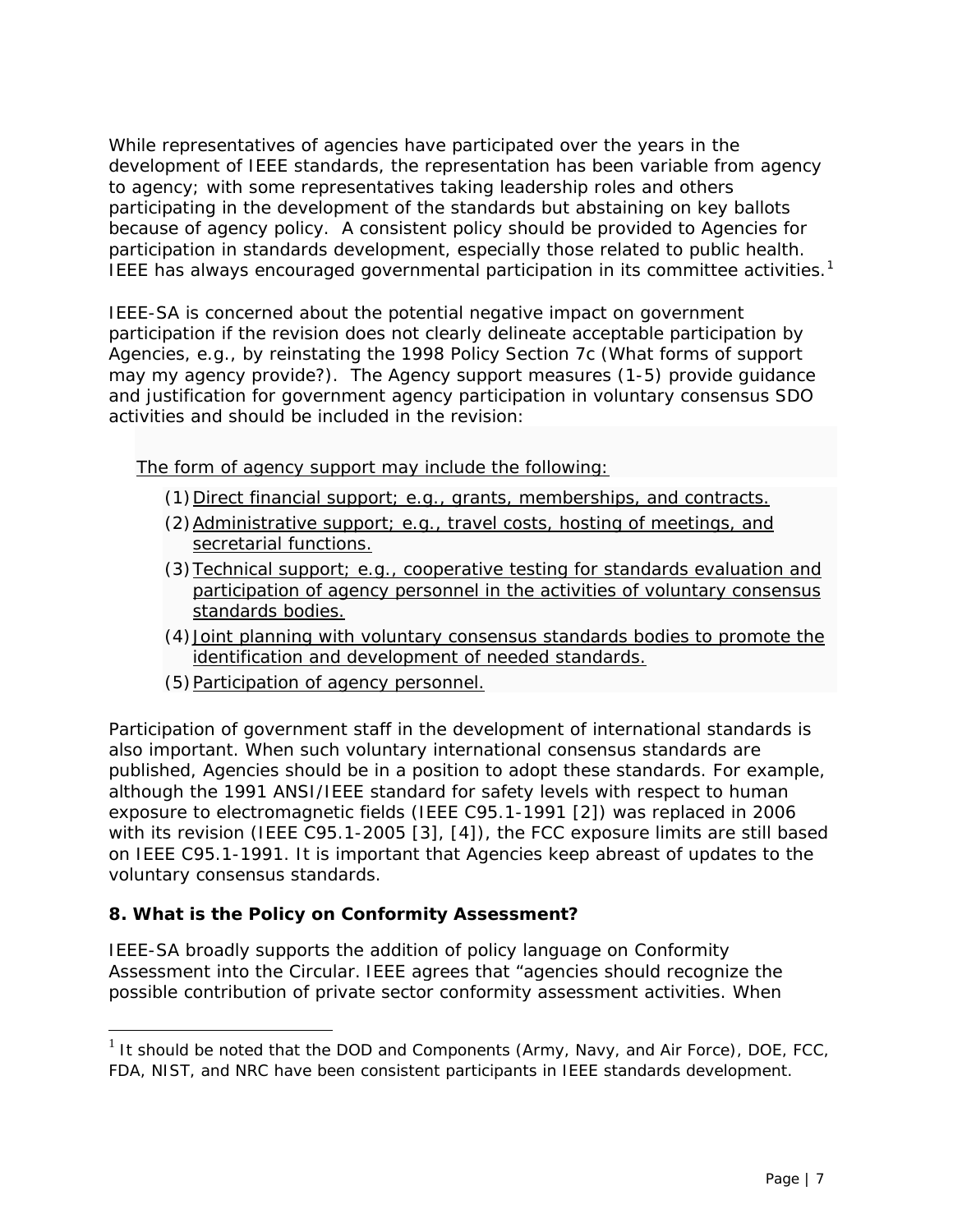properly conducted, conformity assessments conducted by private sector conformity assessment bodies can increase productivity and efficiency in government and industry, expand opportunities for international trade, conserve resources, improve health and safety, and protect the environment." IEEE also strongly supports the idea that "all Federal agencies are encouraged to consider relying on international conformity assessment schemes or private sector conformity assessment activities in conjunction with or, where appropriate, in lieu of governmental conformity assessment, except where such activities are inconsistent with law, unfit for regulatory or other agency purpose, or otherwise impractical."

Conformity assessment activities are increasingly important in today's standards arena. They help accelerate market acceptance of new products and enable the advancement of new technologies. Standards conformance activities relative to IEEE standards take place across nearly all the technology areas covered by the IEEE-SA, but in a wide variety of approaches that may be technology or market dependent. The IEEE Conformity Assessment Program (ICAP)—a joint program of the IEEE Standards Association (IEEE-SA) and the IEEE Industry and Standards Technology Organization (ISTO) —provides a focal point for conformity issues and related support for implementers of IEEE standards, as well as for industry groups and individual professionals involved in conformity assessment activities. The foundation of ICAP activities is based on industry best practices, internationally accepted quality systems, and use of proven test tools. Fostering the market acceptance, adoption, and implementation of standardized technologies, ICAP spans the spectrum of today's smart grid, information and communications technologies. The availability of a conformity assessment option gives U.S. Federal Agencies the flexibility, expertise, and support they need.

It is important that Agencies develop and utilize assessment methods based on the voluntary consensus standards rather than internal assessment methods. The ramifications of inconsistent assessment methods can be significant, e.g., when an Agency develops its own assessment methods that are inconsistent with international consensus standards, then different test protocols are required—one for the U.S. market and a different one for products sold outside of the U.S. This can be expensive and may result in impediments to international commerce.

## **CONCLUSION**

IEEE recognizes the importance of OMB Circular A-119 in conducting business in the most efficient manner possible and applauds the OMB for opening a public dialog on the proposed Circular revisions. We look forward to further dialog and the eventual evolution of the guidelines.

## *Additional information ABOUT IEEE*

IEEE is the world's largest professional organization, with a 125-year history of technological innovation. This global organization comprises more than 430,000 members in over 160 countries who conduct and participate in its activities across